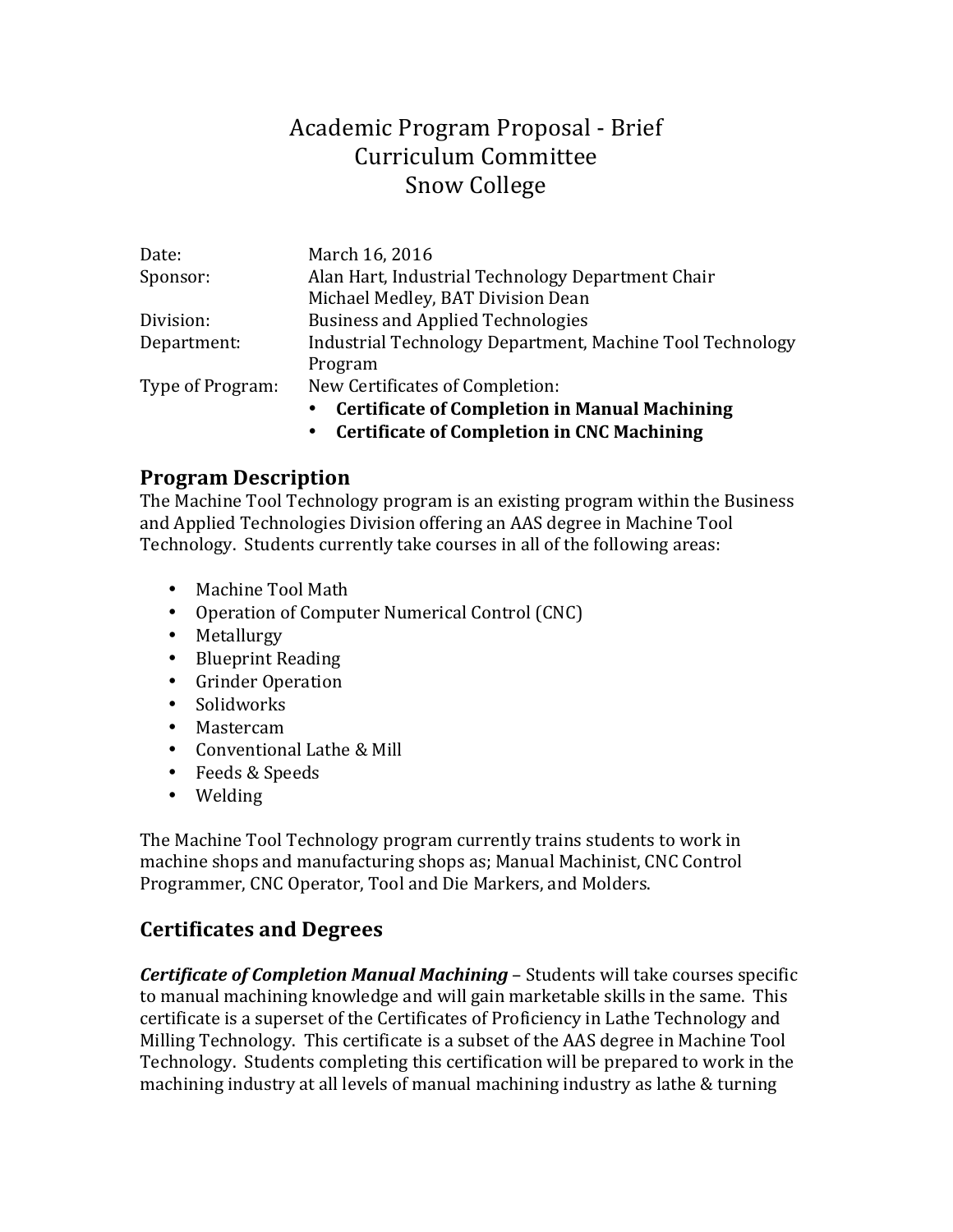and/or milling and planing machine tool setters, operators, and tenders including general manual machinist. (31 credits)

*Certificate of Completion CNC Machining* – Student will take courses specific to CNC machining knowledge and will gain marketable skills in the same. This certificate is a superset of the Certificates of Proficiency in CNC Operations and CNC Programming. This certificate is a subset of the AAS degree in Machine Tool Technology. Students completing this certification will be prepared to work in the machining industry at all levels of CNC machining as CNC operators or programmers including general CNC machinist. (33 credits)



#### **Justification**

The majority of programs in the Business and Applied Technologies Division are AAS degrees with industry specific career and technical skillsets that lead directly to employment in specific fields. Currently, the Machine Tool Technology program fills this need by offering and AAS degree in Machine Tool Technology that leads to employment in the machining industry. Currently the Machine Tool Technology program only offers an AAS degree and does not allow for entry into the workplace at a lower level of the academic ladder. We have been instructed by our advisory committee members and by regional business owners to prepare students in a shorter time frame for some entry-level job-specific roles for which they are in need. Additionally, we have been challenged by the Governors office and the Commissions office to provide stackable credentials for students to acquire as they move through the program giving them the opportunity to exit at anytime with a marketable skillset and an industry accepted credential. We are making no changes to the curriculum nor the AAS degree pathway, we are merely adding a stackable pathway wherein a student can exit the program at predefined employable breakpoints and then return, if they desire, to pick up the next set of courses without having to repeat courses or restart the program.

#### **Benefits**

The benefits to the student are fairly clear; First, they will be able to come to Snow College and take courses that lead to employment in a shorter timeframe if they are in need of more rapid employment. Secondly, they will have the option of returning and picking up the curriculum where they left off without having to repeat courses.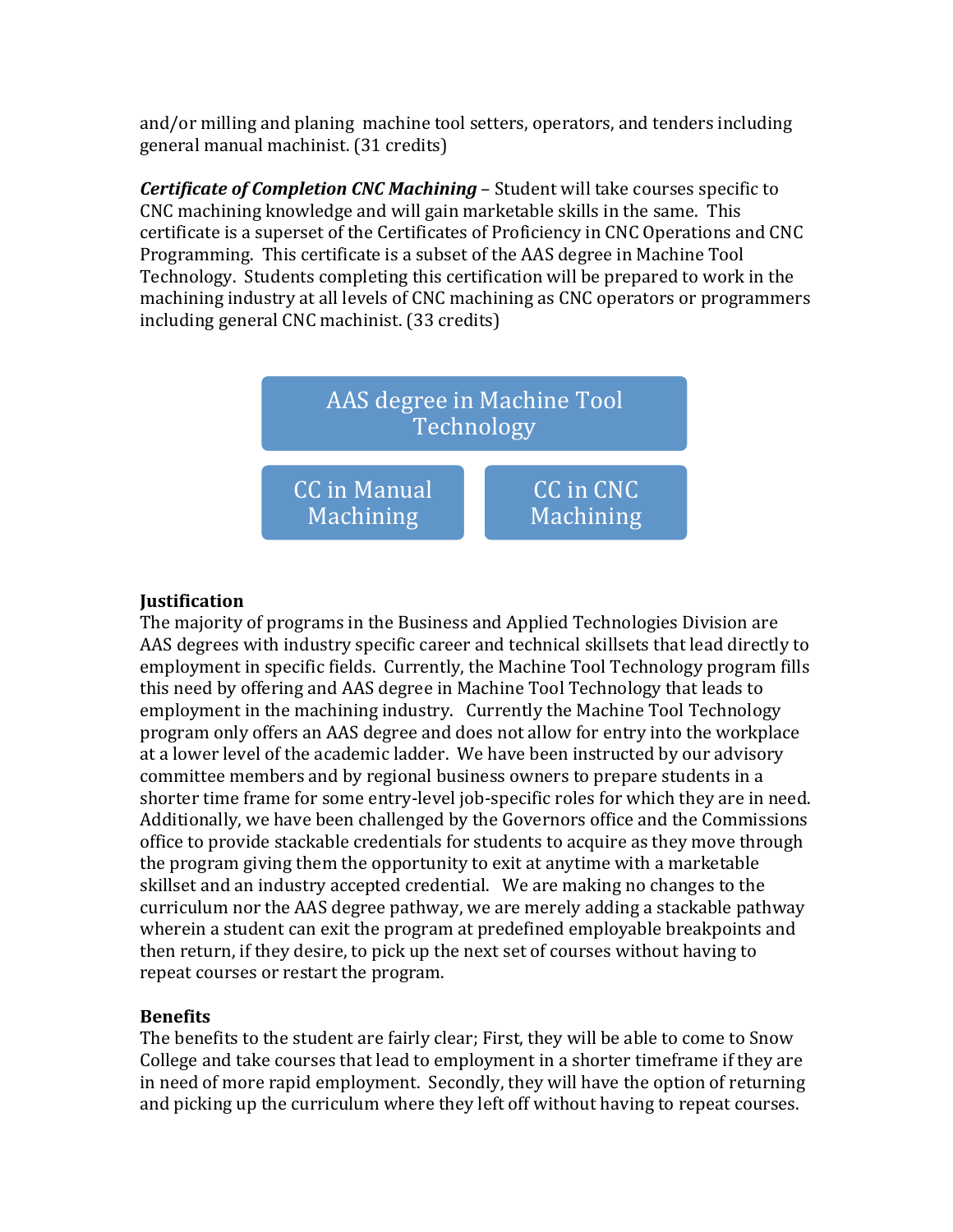Regional employers will be able to hire students at industry wages for specific job roles that do not require the entire pathway. The college will benefit from an increase in certification attainment and program completions due to the length of the certificates and the multi-certificate pathway presented to each student. We expect that the enrollment will increase as potential students discover that they can shorten their education-to-employment cycle. Completions and graduations will increase based on an increase in retention that is fueled by the intrinsic motivation value of stackable credentials being acquired along the pathway. Placements will increase because students will be able to leave and acquire work at several periods during the normal 2-year cycle instead of just at the AAS degree level.